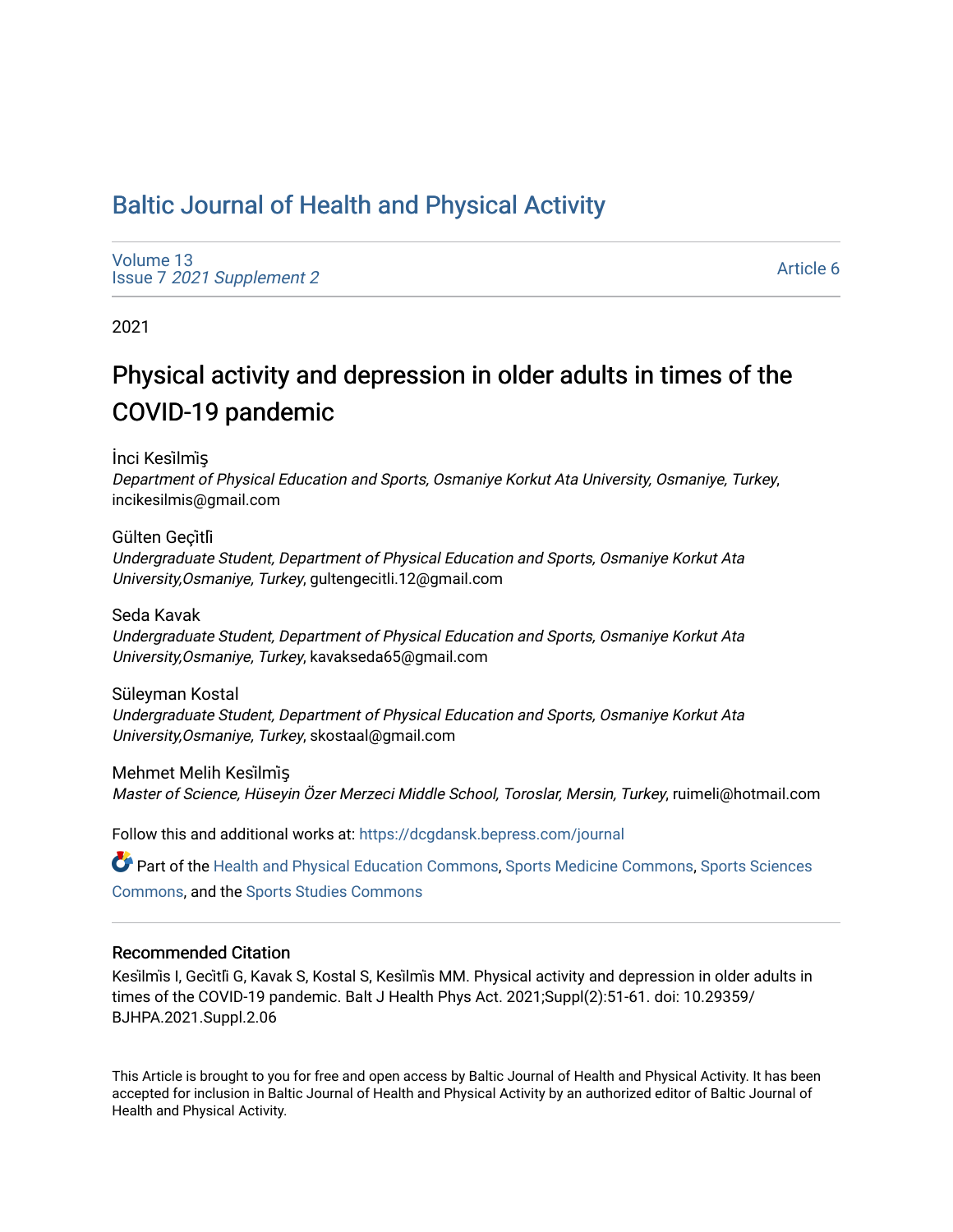**doi: 10.29359/BJHPA.2021.Suppl.2.06**

# **Physical activity and depression in older adults in times of the COVID-19 pandemic**

**Authors' Contribution: A** Study Design

- **B** Data Collection **C** Statistical Analysis
- **D** Data Interpretation
- **E** Manuscript Preparation
- **F** Literature Search
- **G** Funds Collection

**İnci Kesi̇lmi̇ş1 ACDEFG, Gülten Geçi̇tli̇2 ABEF, Seda Kavak2 ABEF, Süleyman Kostal2 ABEF, Mehmet Melih Kesi̇lmi̇ş3 ACFG**

- <sup>1</sup> Department of Physical Education and Sports, Osmaniye Korkut Ata University, Osmaniye, Turkey
- 2 Undergraduate Student, Department of Physical Education and Sports, Osmaniye Korkut Ata University,Osmaniye, Turkey
- <sup>3</sup> Master of Science, Hüseyin Özer Merzeci Middle School, Toroslar, Mersin, Turkey

| abstract                     |                                                                                                                                                                                                                                                                                                                                                                                                                                                                                      |
|------------------------------|--------------------------------------------------------------------------------------------------------------------------------------------------------------------------------------------------------------------------------------------------------------------------------------------------------------------------------------------------------------------------------------------------------------------------------------------------------------------------------------|
| <b>Background:</b>           | During the COVID-19 pandemic that affected the whole world, individuals aged 65 and over were in<br>the group of "leaving home restriction" for a long time. Evaluation of physical activity and depression<br>variables gains importance in the older adults who are physically exposed to inactivity.                                                                                                                                                                              |
| <b>Material and methods:</b> | The research was conducted on 97 male and 78 female participants aged 65 and over with the "non-<br>probabilistic sampling methods with convenience sampling" method. The Physical Activity Scale for<br>Elderly (PASE), Geriatric Depression Scale (GDS) and Katz Activities of Daily Living Scale were used as<br>data collection tools.                                                                                                                                           |
| <b>Results:</b>              | The difference between physical activity and geriatric depression by gender is statistically insignificant<br>$(p>0.05)$ . The difference between youngest-old and oldest-old age group according to the level of<br>physical activity is statistically significant ( $p<0.05$ ) and this difference is in favor of the youngest-old<br>group. A low-level significant correlation was observed between geriatric depression and the Physical<br>Activity Level (r=-0.150, p=0.047). |
| Conclusions:                 | In the light of the findings obtained from the study, a decrease in depression is observed with an increase<br>in physical activity in the older adults. It is recommended to develop strategies to support physical<br>activity for the older adults in isolation.                                                                                                                                                                                                                  |
|                              | Key words: coronavirus, PASE, mental health, youngest-old, middle-old, oldest-old.                                                                                                                                                                                                                                                                                                                                                                                                   |

#### **article details**

|                               | Article statistics: Word count: 4,250; Tables: 7; Figures: 0; References: 61                                                                                                                                                                                                                                                                                                                                                                                                                                                                                                                                       |
|-------------------------------|--------------------------------------------------------------------------------------------------------------------------------------------------------------------------------------------------------------------------------------------------------------------------------------------------------------------------------------------------------------------------------------------------------------------------------------------------------------------------------------------------------------------------------------------------------------------------------------------------------------------|
|                               | Received: February 2021; Accepted: October 2021; Published: December 2021                                                                                                                                                                                                                                                                                                                                                                                                                                                                                                                                          |
| <b>Full-text PDF:</b>         | http://www.balticsportscience.com                                                                                                                                                                                                                                                                                                                                                                                                                                                                                                                                                                                  |
| Copyright                     | © Gdansk University of Physical Education and Sport, Poland                                                                                                                                                                                                                                                                                                                                                                                                                                                                                                                                                        |
| Indexation:                   | Celdes, Clarivate Analytics Emerging Sources Citation Index (ESCI), CNKI Scholar (China National Knowledge<br>Infrastructure), CNPIEC, DOAJ, EBSCO - Central & Eastern European Academic Source, EBSCO - SPORTDiscus,<br>EBSCO Discovery Service, Google Scholar, Index Copernicus, J-Gate, Naviga (Softweco, Primo Central (ExLibris),<br>ProQuest - Family Health, ProQuest - Health & Medical Complete, ProQuest - Illustrata: Health Sciences, ProQuest -<br>Nursing & Allied Health Source, Summon (Serials Solutions/ProQuest, TDOne (TDNet), Ulrich's Periodicals Directory/<br>ulrichsweb, WorldCat (OCLC) |
| <b>Funding:</b>               | This research received no specific grant from any funding agency in the public, commercial, or not-for-profit sectors.<br>This study presented as an oral presentation at "4th International Mediterranean Symposium on 22-24 October 2020,<br>Mersin Turkey"                                                                                                                                                                                                                                                                                                                                                      |
| <b>Conflict of interests:</b> | Authors have declared that no competing interest exists.                                                                                                                                                                                                                                                                                                                                                                                                                                                                                                                                                           |
| Corresponding author:         | Inci KESILMIS, Department of Physical Education and Sports, Osmaniye Korkut Ata University, Osmaniye, Turkey;<br>e-mail: incikesilmis@gmail.com; +90 (328) 827 10 00 / 6004                                                                                                                                                                                                                                                                                                                                                                                                                                        |
| <b>Open Access License:</b>   | This is an open access article distributed under the terms of the Creative Commons Attribution-Non-Commercial-No-<br>Derivatives 4.0 International (https://creativecommons.org/licenses/by-nc-nd/4.0/), which permits use, distribution,<br>and reproduction in any medium, provided the original work is properly cited, the use is non-commercial and is<br>otherwise in compliance with the license.                                                                                                                                                                                                           |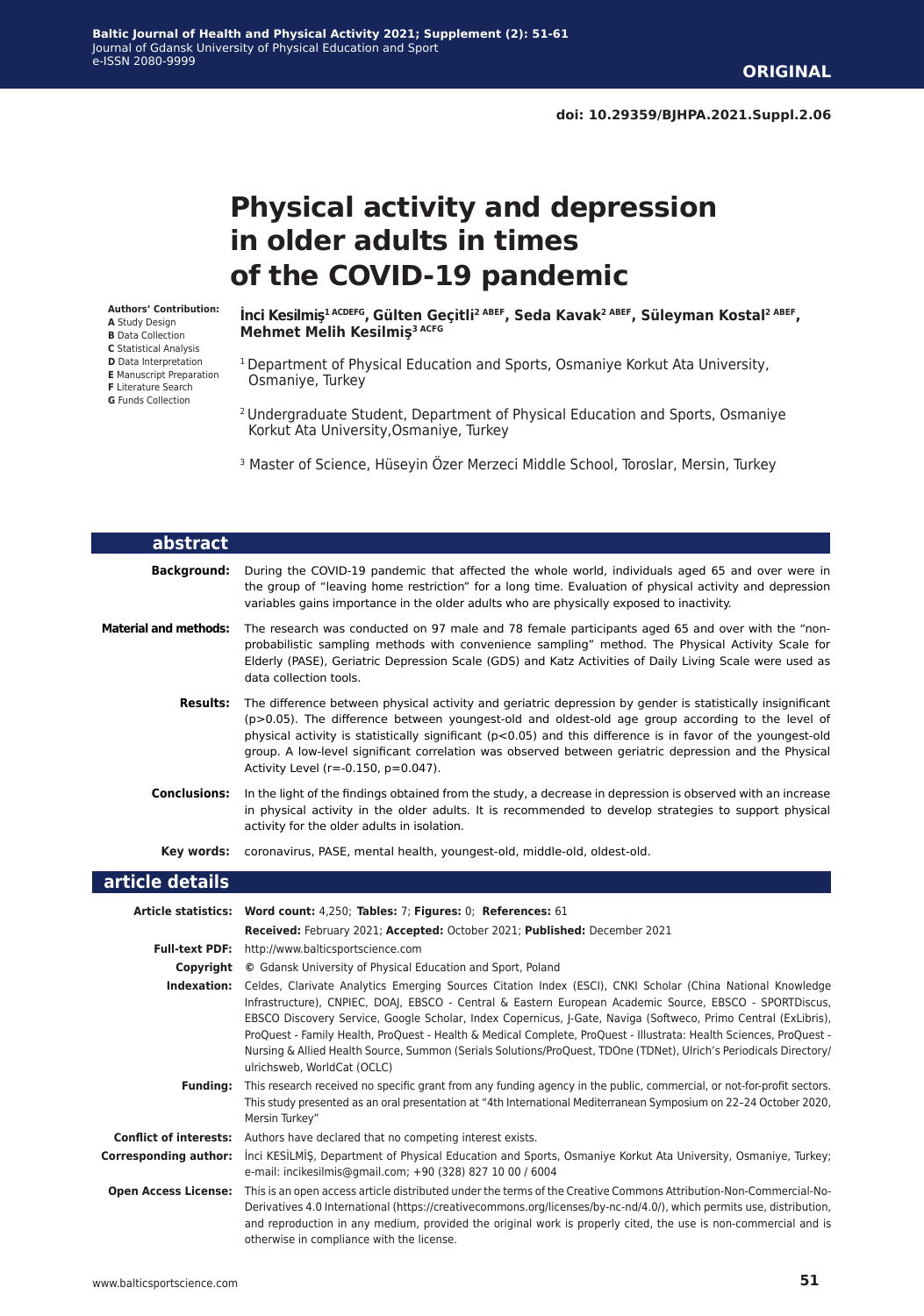## **introduction**

The world has faced a threat from the 2019 Coronavirus disease that caused globally problems [1]. Older adults are among the most severely affected by negative consequences of the coronavirus disease in the general population [2]. With aging, psychological, social and physiological sensitivities occur. Due to the weakening of the immune system, the risks of infection increase with aging. Additionally, older people have multiple comorbidities and are more likely to be infected during a pandemic than the young population [3]. In Turkey, the first coronavirus case was reported on March 11, 2020. With the rapid increase in the number of cases, curfews have been imposed on individuals over the age of 65. Accordingly, older adult individuals aged 65 and over were exposed to physical inactivity. It is pointed out that being in social isolation is a "serious public health problem" for the older adult population due to their bio-psycho-social weaknesses [4]. In Turkey, although curfew and social isolation of the older adults is an important strategy in preventing coronavirus disease, it may cause depression, as well as prepare the ground for the emergence of different health problems caused by physical inactivity. Physical inactivity, along with non-contagious diseases such as high blood pressure, high blood sugar and obesity, may globally be a cause of deaths as a major risk factor that threatens the general health of the society [5]. Participation in regular physical activity is a healthy habit that is extremely effective in increasing the quality of life and reducing the prevalence of chronic diseases in the older adult population [6]. Regular physical activity in older adults may delay the negative changes connected with ageing. It is also of great importance for maintaining health and increasing work capacity [7]. Physical activity has a critical role in preventing illnesses in the older adults, increasing the level of independence in daily life activities and contributing to mental well-being. In addition to the positive effects of physical activity on physiological changes and various chronic diseases, it has been reported to have significant effects on general mental health and well-being [8–10]. Mental health and well-being enable people to see life as meaningful and creative as the basis of the quality of life. At the same time, mental health is an indispensable element of social cohesion, productivity, and peace and stability in the living environment and contributes to the social capital and economic development in societies [11]. People who are mentally unwell appear to have a physically sedentary lifestyle compared to those who are mentally better [12, 13]. Some factors seem to determine how mental illnesses begin, their incidence and the course of the illness. These are social and economic factors, demographic factors, such as gender and age, serious threats, such as conflict and disasters. In the studies examining the prevalence, causality and course of mental illness, gender differences are increasingly stressed. Mental disturbances are also related to the social environment of the individual. Various social factors affect the onset, course, and outcome of mental disorders [14]. In addition to physical activity being negatively affected during the quarantine, mental health is also affected. Studies reporting that the mental health of the general population was negatively affected in the pandemics (SARS) before COVID-19, explaining the high risk of depression, where physical activity and healthy living strategies are recommended for reducing post-traumatic stress [15, 16] are available [17]. There are also studies reporting that loneliness is an important health problem among older adults [18]. Social relationships, which are a part of people's quality of life and social adaptation, have protective effects on morbidity and mortality outcomes [19, 20]. For this reason, in addition to the existing risks of being physically inactive, this risk seems to have increased even more for the older adults group, who may be mentally affected by social isolation. However, little is known about the impact of the new COVID-19 pandemic on physical activity and mental health in older adults. Callow et al. [21] concluded that participating in even low-level physical activity during the COVID-19 pandemic can help mitigate some of the negative mental health effects of older adults.

There are review studies for COVID-19 in which it is strongly recommended that the elderly receive regular exercise training at home to support the functioning of the immune system,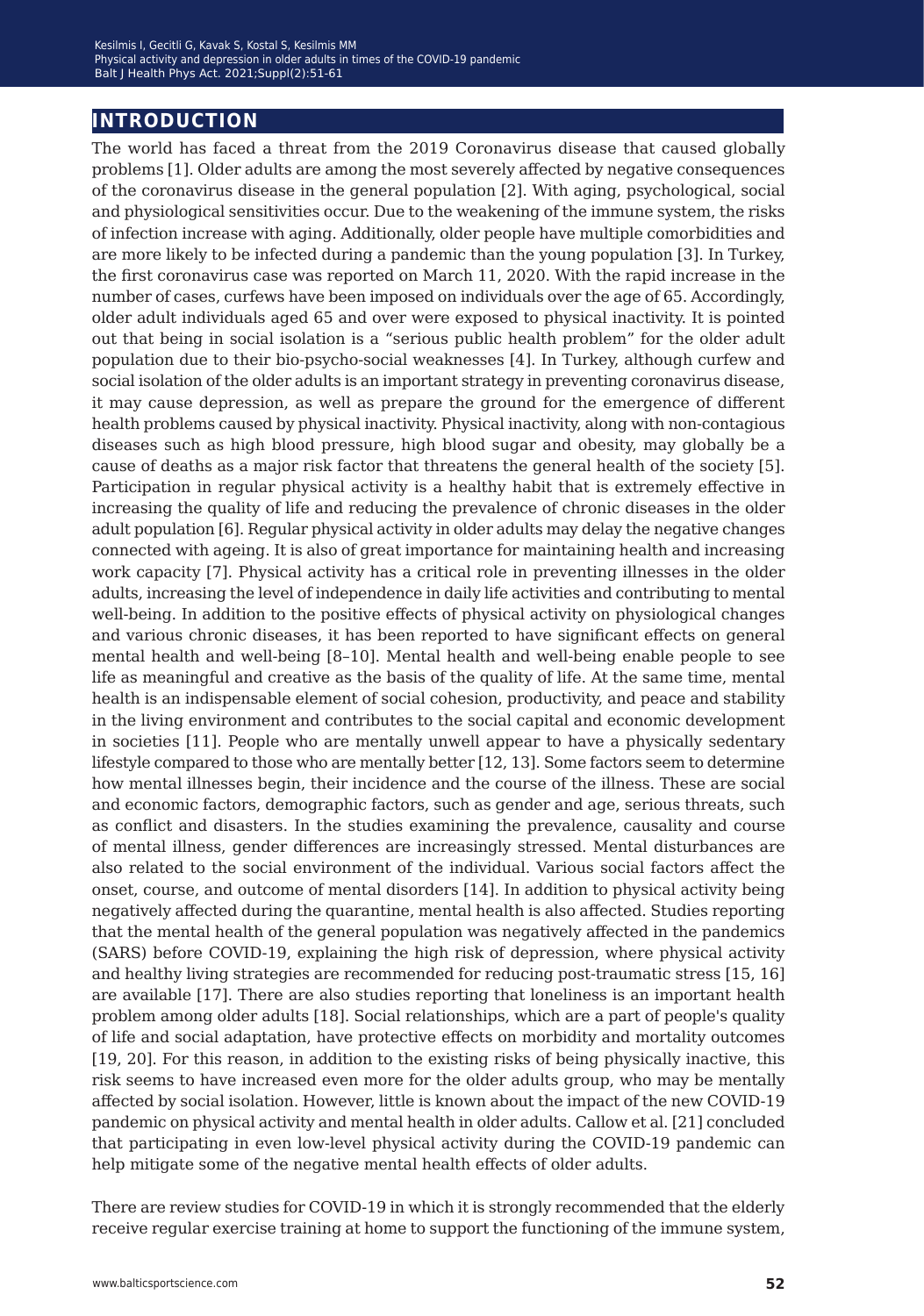where mental health is negatively affected in the older adults [22] during social distancing [23]. However, the effects of COVID-19 quarantine on physical activity and mental health in the older adults have not yet been widely studied. From this point of view, the purpose of this study is to evaluate the physical activity levels and mental health of individuals over 65 years of age in the period of COVID-19, depending on gender and age groups.

## **methods**

#### **participants and procedure**

The research was conducted with the "non-probabilistic sampling methods with convenience sampling" method on older adult individuals aged 65 and over who stayed at home for a long time due to the COVID-19 pandemic (all data were collected in June and July 2020). As recommended by the World Health Organization (WHO), periods of older adulthood are as follows: 65–74 years old are grouped as "youngest-old", 75–84 years old as "middleold" and 85 years and above as "oldest-old". This study is a cross-sectional study. Before the research, the Ethical Approval Certificate (19957-2020-26-6) was obtained from the Scientific Research and Publication Ethics Committee and then data collection started. Informed consent was provided by all participants. In order to conduct the survey, all participants were informed about the social distance rules, and the researchers applied the questionnaires in the open area while wearing masks. The inclusion criteria for the study were being at the age of 65 and over and following the leaving home restriction. The exclusion criteria were determined as going to work, being bedridden patient or having physical disabilities that would prevent one from doing physical activity. In total, 104 male and 85 female participants were reached, but after calculating the Z values, the extreme values were excluded from the study, and the data of 97 male and 78 female participants (175 in total) were used for statistical analysis. The data were analyzed in terms of extreme values using the standard Z score transformation with the help of SPSS-20. Participants whose Z score was between -3 and +3 remained in the dataset, and participants whose Z score was less than -3 or greater than +3 were defined as extreme value and they were excluded from the study [24]. The participants' body height and body mass were measured using a height-linked SECA digital weighing machine.

| Age Groups | Gender | Variables        | N              | Minimum | Maximum | Mean   | Std.<br>Deviation |
|------------|--------|------------------|----------------|---------|---------|--------|-------------------|
|            | Male   | Body Height (cm) | 68             | 160.00  | 187.00  | 172.59 | 5.97              |
| Youngest-  |        | Body Weight (kg) | 68             | 55.00   | 110.00  | 78.97  | 11.16             |
| old        |        | Body Height (cm) | 67             | 150.00  | 173.00  | 160.58 | 5.45              |
|            | Female | Body Weight (kg) | 67             | 50.00   | 110.00  | 72.64  | 9.84              |
|            | Male   | Body Height (cm) | 25             | 150.00  | 183.00  | 171.76 | 8.14              |
| Middle-old |        | Body Weight (kg) | 25             | 44.00   | 95.00   | 77.88  | 11.27             |
|            |        | Body Height (cm) | 9              | 150.00  | 170.00  | 158.33 | 6.86              |
|            | Female | Body Weight (kg) | 9              | 50.00   | 110.00  | 73.00  | 16.80             |
|            | Male   | Body Height (cm) | 4              | 175.00  | 185.00  | 180.50 | 4.20              |
| blo-teablO |        | Body Weight (kg) | 4              | 68.00   | 94.00   | 82.50  | 11.82             |
|            | Female | Body Height (cm) | $\overline{2}$ | 165.00  | 168.00  | 166.50 | 2.12              |
|            |        | Body Weight (kg) | 2              | 70.00   | 70.00   | 70.00  | 0.00              |

Table 1. Descriptive statistics according to gender and age groups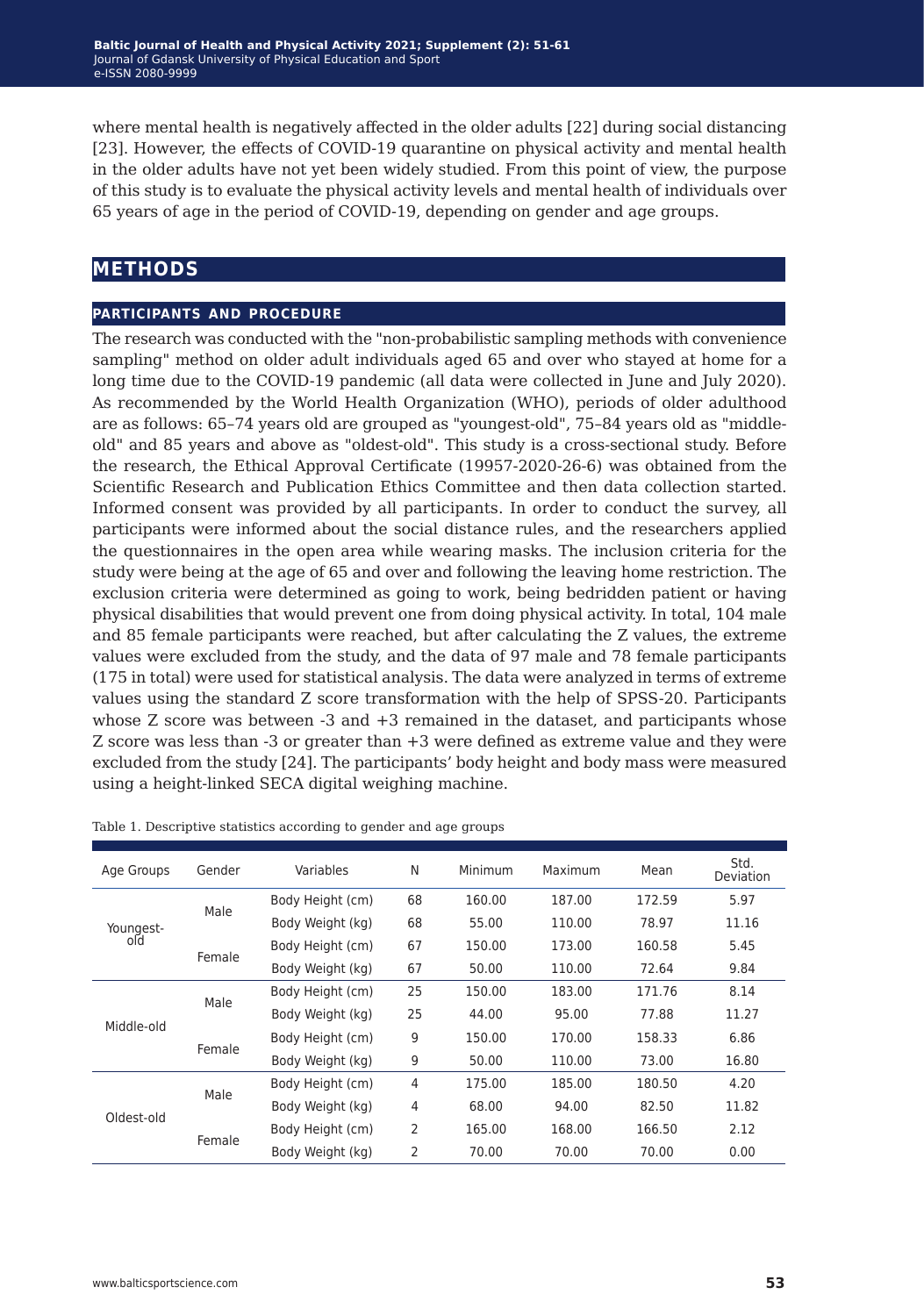#### **physical activity scale for the elderly (PASE)**

The scale is a short, valid, and reliable method used in epidemiological studies conducted with older adults aged 65 and over. PASE consists of a combination of multiple scores that include leisure activities, housework and busy activities and is a systematically developed scale with proven reliability and validity in 277 geriatric patients over the age of 73 [25]. Validity and reliability of the Turkish version was performed by Ayvat et al. [26]. PASE measures the level of physical activity of individuals aged 65 and over. It is a self-scoring scale based on household chores and leisure activities performed within a week. Scoring is made with the data obtained from an electronic physical activity monitor, activity diaries or the activity level that the person evaluates himself, in the older adults who live in the community and do not have any institutional relationship.

In the Turkish validity and reliability study of the scale, the Cronbach  $\alpha$  coefficient for the first evaluation was reported as 0.714. The intraclass correlation coefficient for test-retest test reliability is 0.995, and the 95% confidence interval is 0.993-0.997.

#### **geriatric depression scale (GDS)**

Yesevage & Sheikh [27] first developed GDS and reported it to be valid and reliable. It is a self-report scale prepared to measure depression, especially in the older adult population. The scale is composed of 30 questions, as well as symptoms that may occur for reasons other than depression for the older adult population, and can be answered as "yes" or "no", which older adults can easily mark. The validity of the scale of the short form in Turkey and reliability study was conducted in 2018 by Durmaz et al. [28] The Cronbach alpha coefficient for the scale was 0.920.

#### **katz daily activities scale**

Katz's Daily Living Activities Questionnaire consists of 7 questions including information about bathing, dressing, toilet, movement, excretion, and feeding activities. Those who get 6 full points from the scale are categorized as "fully independent", those who score 4 as "moderately dependent", and those who score 2 and below as "severely dependent". The scale was developed by Shelkey and Wallace [29]. The Turkish validity and reliability study was conducted by Pehlivanoğlu et al. [30], and the scale was reported to be valid and reliable (the Cronbach Alpha coefficient was 0.83).

#### **statistical analysis**

Z-scores were calculated for all data, and participants with extreme values were excluded from the study (7 males, 7 females). In order to determine the normality of the distribution, the Shapiro-Wilk test was performed, Skewness-Kurtosis values were calculated, and it was tested whether the variance coefficient was less than 0.30. Since the distribution was normal, Cohen's d and effect size r were calculated in addition to the independent sample t-Test in comparisons based on gender. One-way ANOVA was used for comparisons based on age groups, and LSD values from the post-hoc tests were used. Pearson's correlation coefficient was used to determine the correlation between physical activity and geriatric depression. ANCOVA analysis was performed to determine which variable had a stronger effect on the severity of geriatric depression. ANCOVA assumptions were checked. The distribution of the scores of the dependent variable for each of the groups was normal. The homogeneity of variance and the equality of the regression coefficients within the groups were examined. Since more than one covariate was used, there should not be a strong correlation between these covariates. The correlation coefficient between covariates was found to be 0.23. The assumption of a linear relationship between the covariates and the dependent variable was met. The strength and direction of the correlation between the covariate and the dependent variable should be similar in each group. In this study, the regression was found to be homogeneous in the groups. The significance level was taken as p<0.05 for all analyses.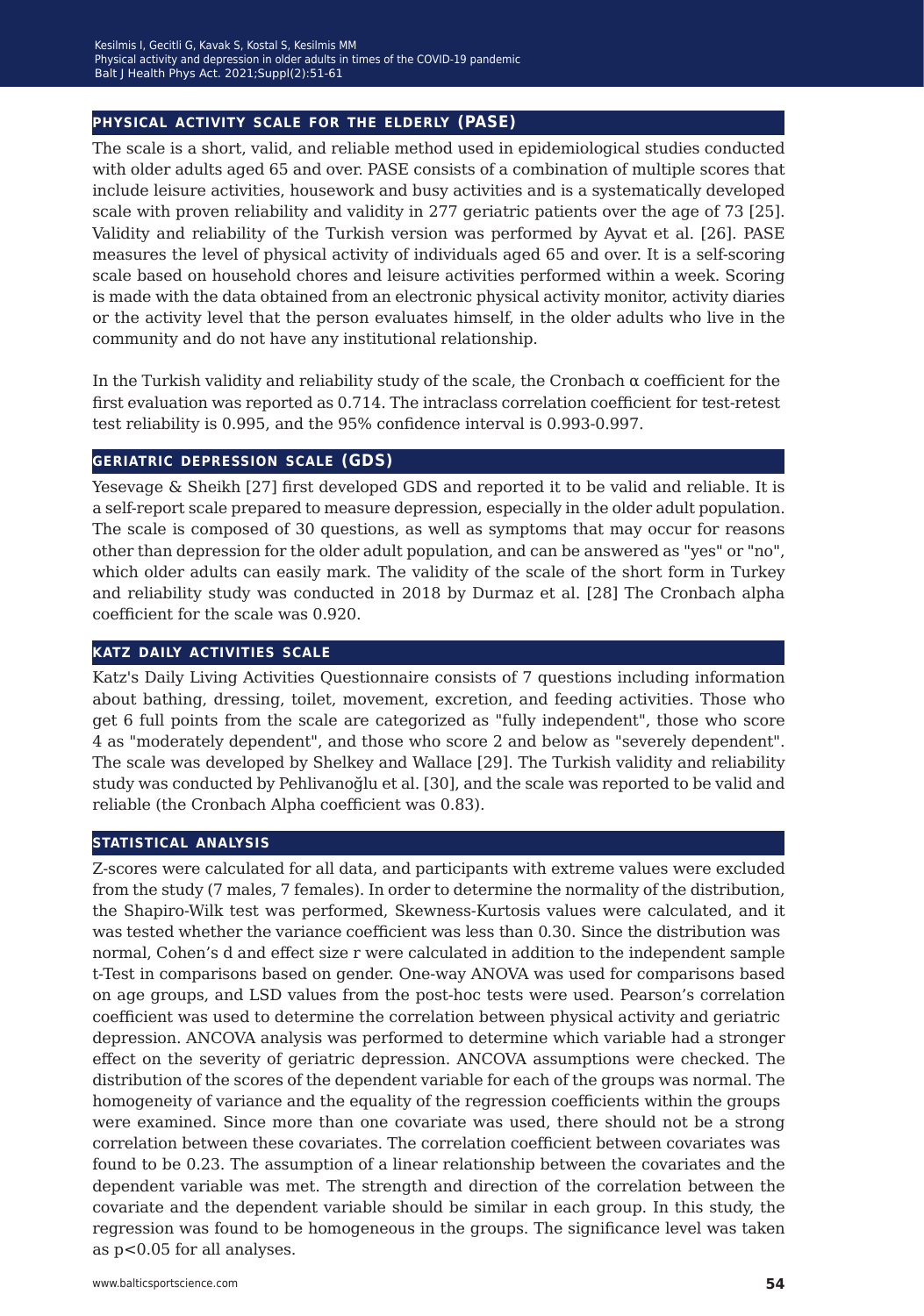## **results**

The mean and standard deviation values of the participants' physical activity and geriatric depression scores were categorized according to age groups and gender (Table 2). When Katz daily life activities of all participants in the study were evaluated, it was determined that all participants were in the "fully independent" group.

| Age Groups | Gender | Variables   | N              | Minimum | Maximum | Mean  | Std.<br>Deviation |
|------------|--------|-------------|----------------|---------|---------|-------|-------------------|
|            | Male   | <b>PASE</b> | 68             | 0.00    | 214.00  | 96.62 | 53.00             |
| Youngest-  |        | GD          | 68             | 0.00    | 15.00   | 5.90  | 4.07              |
| old        | Female | PASE        | 67             | 0.00    | 204.00  | 78.30 | 45.29             |
|            |        | GD          | 67             | 1.00    | 15.00   | 6.21  | 3.52              |
|            | Male   | <b>PASE</b> | 25             | 0.00    | 191.00  | 73.88 | 52.22             |
| Middle-old |        | GD          | 25             | 0.00    | 14.00   | 5.24  | 4.40              |
|            | Female | <b>PASE</b> | 9              | 14.00   | 136.00  | 59.11 | 34.38             |
|            |        | GD          | 9              | 0.00    | 13.00   | 6.11  | 3.89              |
|            | Male   | <b>PASE</b> | $\overline{4}$ | 6.00    | 101.00  | 43.00 | 44.94             |
| Oldest-old |        | GD          | $\overline{4}$ | 1.00    | 9.00    | 6.25  | 3.59              |
|            |        | PASE        | $\overline{2}$ | 6.00    | 33.00   | 19.50 | 19.09             |
|            | Female | GD          | $\overline{2}$ | 6.00    | 8.00    | 7.00  | 1.41              |

Table 2. Descriptive statistics according to age groups and gender

Note. PASE= Physical Activity Scale for the Older Adults Scale Scores, GD= Geriatric Depression Scores

Table 3. Independent samples t-test, Cohen's d and effect size r results for physical activity and geriatric depression according to gender

| Variables | Gender | $\mathbf{z}$ | Mean  | Std.<br>Deviation | Std.<br>or Mean<br>面 | $\overline{\phantom{m}}$ | ቴ       | Sig.<br>-tailed)<br>$\overline{C}$ | ᅙ<br>Cohen's | effect-size |
|-----------|--------|--------------|-------|-------------------|----------------------|--------------------------|---------|------------------------------------|--------------|-------------|
| PASE      | Male   | 97           | 88.55 | 53.79             | 5.46                 | 1.838                    | 173     | 0.068                              | 0.282        | 0.140       |
|           | Female | 78           | 74.58 | 44.77             | 5.07                 |                          |         |                                    |              |             |
| GD        | Male   | 97           | 5.74  | 4.11              | 0.42                 | $-0.827$                 | 172.435 |                                    | $-0.124$     | $-0.062$    |
|           | Female | 78           | 6.22  | 3.50              | 0.40                 |                          |         | 0.409                              |              |             |

Note: PASE=Physical Activity Scale for the Older Adults Scale Scores, GD=Geriatric Depression Scores

The difference between physical activity and geriatric depression by gender is statistically insignificant (p>0.05).

|  |  |  |  | Table 4. One-way ANOVA results for PASE and GD according to age groups |  |  |
|--|--|--|--|------------------------------------------------------------------------|--|--|
|  |  |  |  |                                                                        |  |  |

|             |                       | Sum of<br>Squares | df            | Mean Square | F     | Sig.     |
|-------------|-----------------------|-------------------|---------------|-------------|-------|----------|
|             | <b>Between Groups</b> | 22184.62          | $\mathcal{P}$ | 11092.31    |       |          |
| <b>PASE</b> | <b>Within Groups</b>  | 418397.46         | 172           | 2432.54     | 4.560 | $0.012*$ |
|             | Total                 | 440582.08         | 174           |             |       |          |
|             | <b>Between Groups</b> | 11.03             | 2             | 5.51        |       |          |
| GD          | <b>Within Groups</b>  | 2562.61           | 172           | 14.90       | 0.370 | 0.691    |
|             | Total                 | 2573.63           | 174           |             |       |          |

Note: PASE=Physical Activity Scale for the Older Adults Scale Scores, GD= Geriatric Depression Scores, \*p<0.05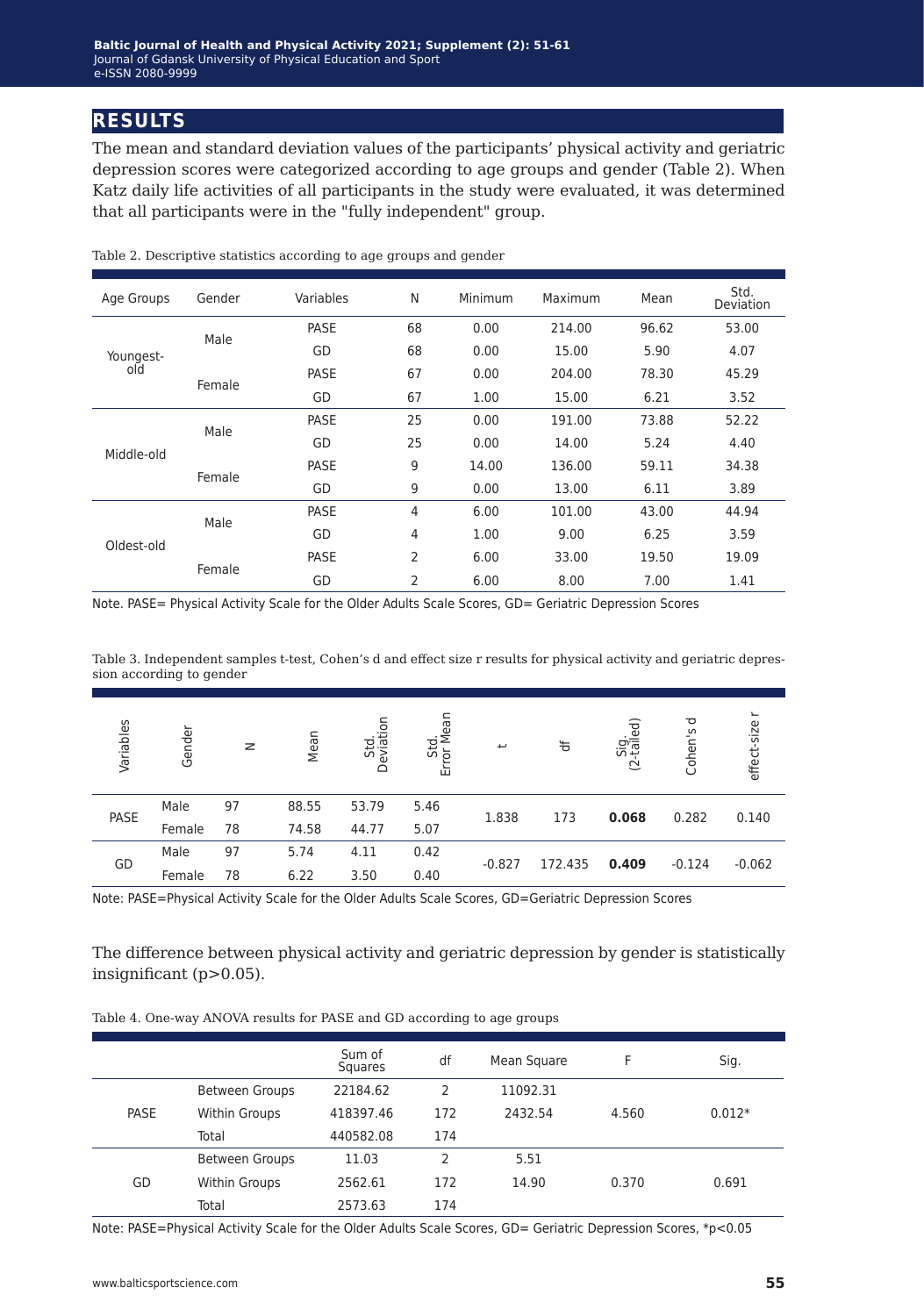| Table 5. One-way ANOVA LSD results for physical activity and geriatric depression according to age groups |  |  |  |  |  |  |
|-----------------------------------------------------------------------------------------------------------|--|--|--|--|--|--|
|-----------------------------------------------------------------------------------------------------------|--|--|--|--|--|--|

|            |              |              | Mean                  |            |       | 95% Confidence Interval |                |  |
|------------|--------------|--------------|-----------------------|------------|-------|-------------------------|----------------|--|
| <b>LSD</b> |              |              | Difference<br>$(I-J)$ | Std. Error | Sig.  | Lower<br>Bound          | Upper<br>Bound |  |
|            |              | Middle-old   | 17.555                | 9.464      | 0.065 | $-1.125$                | 36.236         |  |
|            | Youngest-old | Oldest-old   | 52.359*               | 20.578     | 0.012 | 11.742                  | 92.977         |  |
| PASE       | Middle-old   | Youngest-old | $-17.555$             | 9.464      | 0.065 | $-36.236$               | 1.125          |  |
|            |              | Oldest-old   | 34.804                | 21.840     | 0.113 | $-8.304$                | 77.912         |  |
|            | Oldest-old   | Youngest-old | $-52.359*$            | 20.578     | 0.012 | $-92.977$               | $-11.742$      |  |
|            |              | Middle-old   | $-34.804$             | 21.840     | 0.113 | $-77.912$               | 8.304          |  |
|            |              | Middle-old   | 0.581                 | 0.741      | 0.434 | $-0.881$                | 2.043          |  |
|            | Youngest-old | Oldest-old   | $-0.448$              | 1.610      | 0.781 | $-3.627$                | 2.731          |  |
|            | Middle-old   | Youngest-old | $-0.581$              | 0.741      | 0.434 | $-2.043$                | 0.881          |  |
| 8          |              | Oldest-old   | $-1.029$              | 1.709      | 0.548 | $-4.403$                | 2.344          |  |
|            |              | Youngest-old | 0.448                 | 1.610      | 0.781 | $-2.731$                | 3.627          |  |
|            | Oldest-old   | Middle-old   | 1.029                 | 1.709      | 0.548 | $-2.344$                | 4.403          |  |

The difference between youngest old group and oldest-old group according to PASE physical activity level is statistically significant ( $p < 0.05$ ), and this difference is in favor of the youngest-old group. Geriatric depression does not differ according to age groups. According to the Pearson correlation coefficient results, a low-level significant correlation was observed between geriatric depression and the physical activity level  $(r=-0.150, p=0.047)$ .

The mean score of the GD corrected according to the age and PASE of the participants were given in Table 6. Accordingly, the mean score of depression was calculated as 5.74 for females and 6.22 for males. Considering the mean scores, it can be concluded that the depression score of the male participants was higher than that of the females. The adjusted mean scores for the depression variable were 5.817 for females and 6.029 for males.

| Gender | N  | Mean | Corrected mean |
|--------|----|------|----------------|
| Female | 97 | 5.74 | 5.82           |
| Male   | 78 | ه م  | 6.03           |

Table 6. Descriptive statistics of participants' depression scores by gender

If the groups GD scores were placed in an order from high to low according to their corrected depression mean scores, it can be stated that the depression levels of males were higher than of females. The ANCOVA results regarding whether the observed difference between the corrected depression mean scores of the groups was significant are given in Table 7.

| Source          | Sum of Squares | df  | Mean Square | F     | Sig.  |
|-----------------|----------------|-----|-------------|-------|-------|
| PASE            | 61.812         |     | 61.812      | 4.227 | 0.041 |
| Age (year)      | 10.634         |     | 10.634      | 0.727 | 0.395 |
| Gender          | 1.525          |     | 1.525       | 0.104 | 0.747 |
| Error           | 2500.629       | 171 | 14.624      |       |       |
| Total           | 8778.000       | 175 |             |       |       |
| Corrected Total | 2573.634       | 174 |             |       |       |

Table 7. ANCOVA results of depression scores adjusted for age and physical activity scale by gender

Note R Squared=  $0.028$  (Adjusted R Squared =  $0.011$ )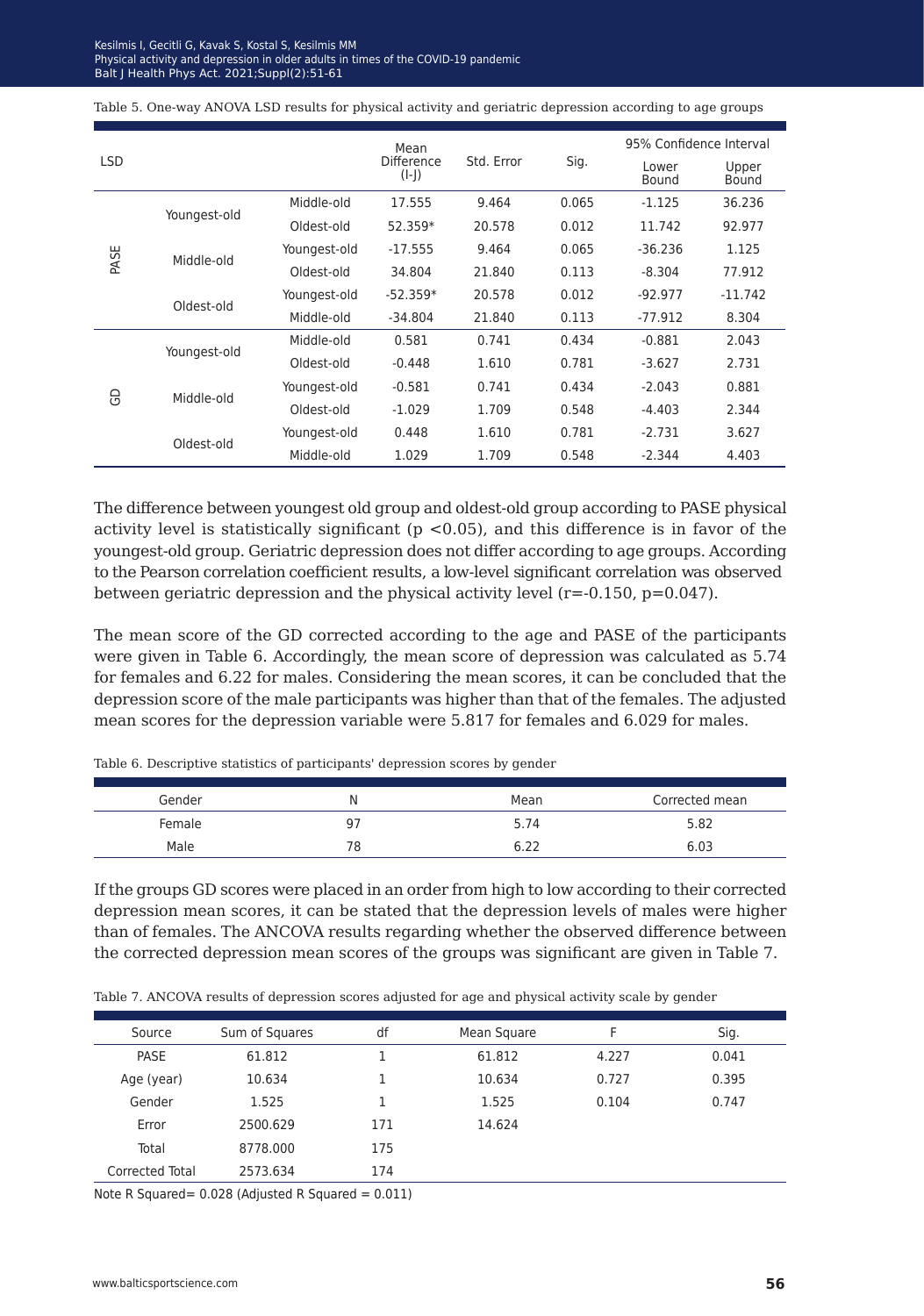According to ANCOVA results, no significant difference was found between the mean depression scores of females and males adjusted for age and physical activity scale  $F(1.171) = 0.104$ ,  $p > 0.05$ . In other words, the depression levels of the participants were not related to gender.

## **discussion**

In this study, which aims to determine physical activity and depression in the older adults who are exposed to compulsory social isolation because they are in the risk group during the COVID-19 pandemic, it was found that depression decreases as the level of physical activity increases. There is no difference based on gender, and the difference depending on age groups was observed only between youngest-old and oldest-old (Table 3). In the prepandemic literature, there are studies that conclude that female participants have higher geriatric depression scores compared to males [31, 32]. In a study conducted during the COVID-19 pandemic, similarly to our research, no gender-related difference was observed in the mental health variable [2].

In studies on physical activity, Soyuer et al. [33] reported that, depending on gender, the level of physical activity in adults 65 years old and older differs in favor of male participants. However, these findings are in conflict with our research. If we evaluate the PASE mean scores in the studies conducted before the pandemic, Covotta et al. [34] reported the PASE mean value as  $159 \pm 77.88$ , Ismail et al. [35] as 94.96, and Vaughan and Miller [40] as 131.3. In our study, while mean values according to gender are  $88.55 \pm 53.79$  for males and  $74.58 \pm 44.77$  for females (Table 2), it is striking that the activity levels of older adults during the COVID-19 are much lower than the current literature. While it is not possible to directly compare the pre-COVID-19 results with the results in the present article, based on the survey, it can be shown that respondents do less physical activity, which could be a result of the pandemic. At the same time, the PASE mean score of  $102.5 \pm 63.8$  was reported in a study conducted during the COVID-19 pandemic [21]. Castañeda-Babarro [36] observed that physical activity significantly decreased during social restriction due to pandemic. In addition, López-Sánchez et al [37] showed a reduction in excessive and vigorous physical activity in males and females with chronic conditions during the COVID-19 quarantine. In our study, the following comment can be made regarding female and male participants, in contrast to the pre-pandemic literature, but in line with the literature during the pandemic period: due to the long stay of both groups at home during the COVID-19 pandemic, the reason why physical activity and depression levels do not differ can be interpreted as male participants may have increased depression level and decreased physical activity level.

According to PASE physical activity level, the difference between youngest-old and oldest-old age is statistically significant ( $p < 0.05$ ), and this difference is in favor of the latter adult group (Table 4). Milanovic et al. [38] hypothesized that there would be an age-related decrease in the level of physical activity in 60–69 and 70–80-year-old participants, and it was reported that physical activity decreases with the advancement of age. Our research findings are consistent with many studies in the literature [34, 39, 40]. New studies are needed for comparative literature on age-related physical activity changes during the COVID period. According to our research findings, geriatric depression does not differ according to age groups  $(p>0.05)$ (Table 4). There are studies that have obtained similar results [31, 41]. However, various studies have proven that the severity of depressive symptoms significantly increases in males in different age categories (e.g., 32–45, 46–55, 56–65, 66–79 years old) [42].

In addition, in the study conducted by Zincir et al. [43] to examine the correlation between the quality of life of older adult people living in nursing homes and depression and the factors affecting it, they reported that geriatric depression did not significantly differ according to age groups ( $p = 0.601$ ).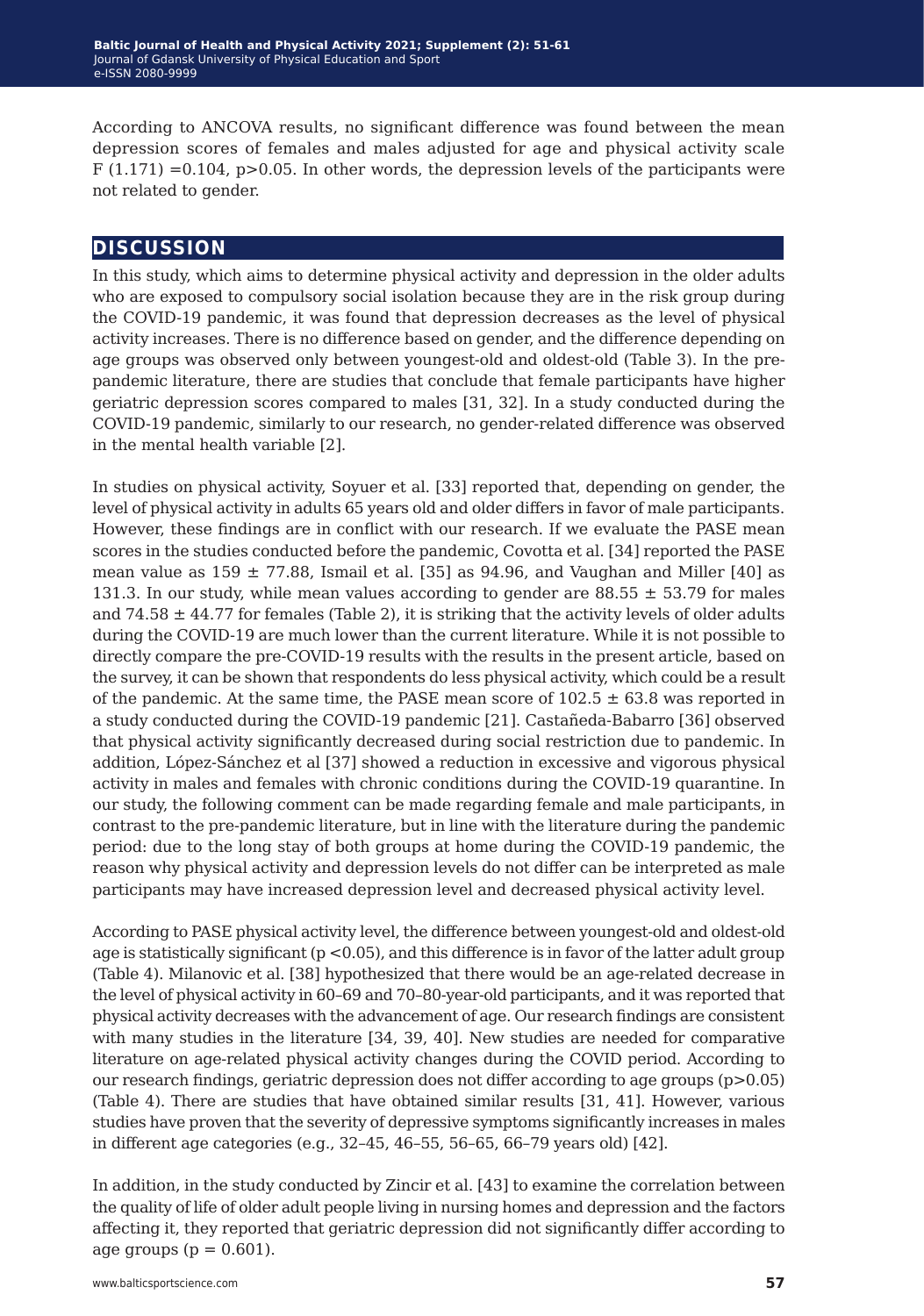According to the Pearson correlation coefficient results, a low-level significant correlation was observed between geriatric depression and physical activity level  $(r=0.150, p=0.047)$ . Functional aging is characterized by performance decrease abilities related to coordination, flexibility, strength and endurance [44]. After the age of 30, maximum aerobic dynamic performance capacity decreases by an average of 8% per decade. Skeletal muscle strength decreases especially after the age of 50–60. The main reason is the reduction in the number of motor units and muscle fibers [45]. In the study in which Yücel and Kayıhan [46] investigated the effect of multi-purpose activity training given to older adults living in nursing homes on depression, a significant decrease in depression was found in both groups after activity training  $(p<0.05)$ . They reported that providing older adults with a variety of activities and creating desires and opportunities for participating in regular and continuous activities should be promoted to reduce their depression. Lök and Bademli [47], in their study with 286 participants aged 65 and over, found that there was a high-level negative correlation between physical activity and depression. Dankel et al. [48] reported an increase in depressive symptoms in inactive individuals. In the systematic review by Mammen and Faulkner [49], it was emphasized that increasing physical activity is a valuable strategy in improving mental health and reducing the risk of developing depression. Similar to our study, Cengiz & Delen [50] reported that as the level of physical activity increases, depression levels decrease in individuals between the ages of 60–69. While exercise and other types of physical activity provide numerous physiological and psychosocial benefits to older individuals, it is stated that there is a strong link between inactivity and chronic diseases in the 20th century [51]. Lök and Bademli [47] stated that after the ten-week "Physical Activity Program", the depressive symptoms of the older adults decreased, and their quality of life improved.

Physical inactivity is defined as the level of physical activity "lower than necessary" in order to maintain good health (physical fitness). The World Health Organization reports physical inactivity as the fourth biggest risk factor for global mortality and the biggest public health problem of the 21st century [52]. The correlation between high or low physical activity and human health is becoming more and more important worldwide. In addition to the fact that insufficient physical activity is the source of health problems, the contribution of physical activity to the prevention or improvement of many health problems has been revealed in many studies [53, 54]. In conclusion, it can be said that there is a negative and significant correlation between physical activity and geriatric depression, and according to these results, it can be said that individuals pay more attention to physical activity, which is one of the three basic dimensions of health-related quality of life, in their daily lives. When reviewing a post-pandemic study, the results of the research of Callow et al. [21], examining the correlation between physical activity level and mental health during the COVID-19 term, are similar to our study. Physical activity is an important part of healthy aging in terms of preventing or slowing the progression of several chronic diseases. A sedentary lifestyle and lack of physical activity result in significantly accelerated aging rates for people of all age groups, reflecting the general trend of deterioration in quality of life and health [7]. The World Health Organization estimates that every dollar spent on physical activity promotion will save \$3.2 in the costs of providing medical care for the health system. In addition to the pandemic such as COVID-19, it is especially important to protect the older adults from diseases, including chronic diseases, depression. Because old age is a period that can affect all systems of the human body [25]. At the same time, considering the age-specific hormonal changes of the research group, it is suggested that the symptoms of depression in male participants may be caused by the deficiency in the concentration of neurosteroids [55–57]. There is also evidence of a strong association between hypogonadism and depression in postmenopausal females [58, 59].

The strength of this study, which examines the state of inactivity and depression that will pose a great risk for older adults during the pandemic process, is that the data are collected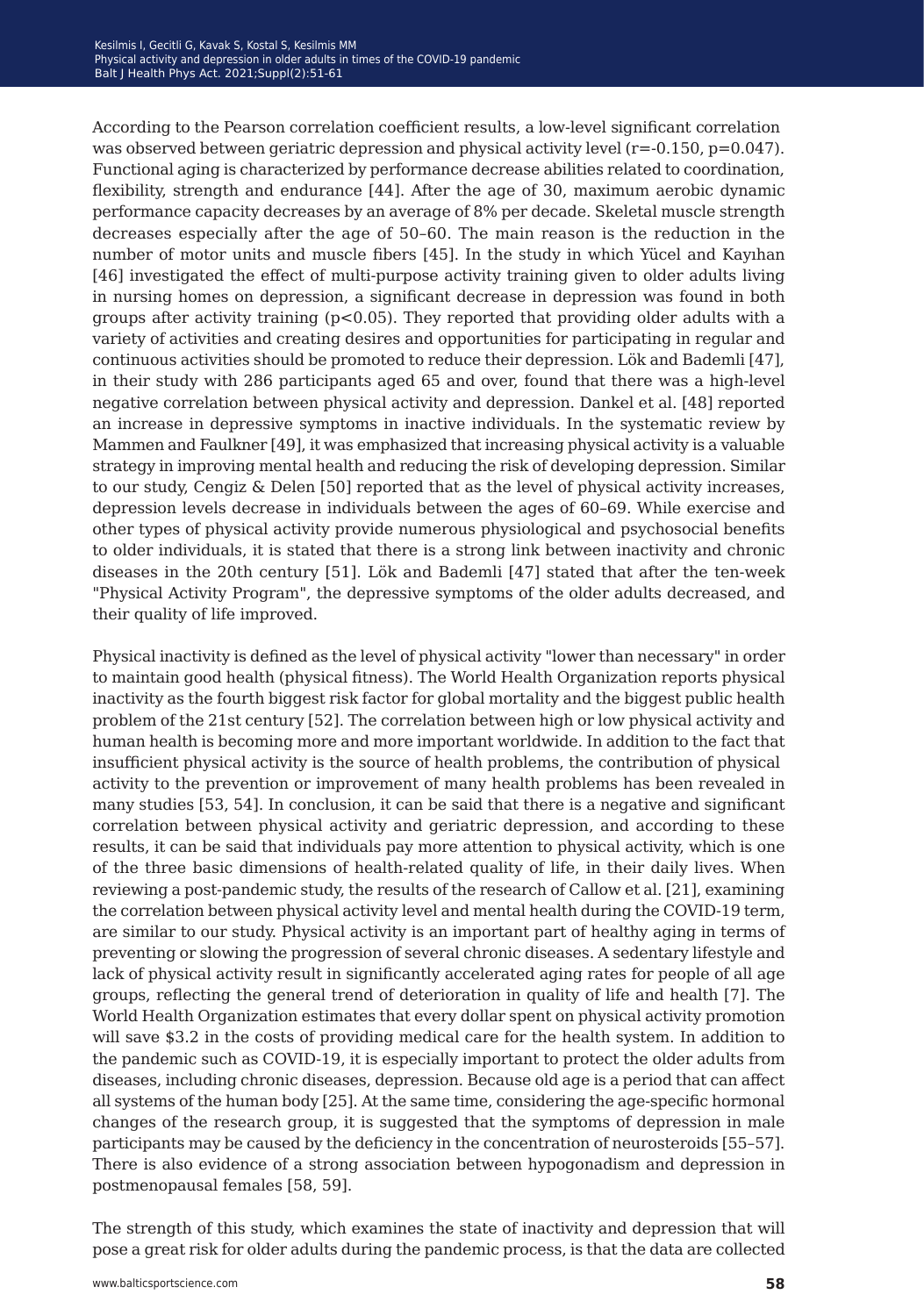face-to-face, so that there is no uncontrolled participation of people outside the age group while collecting data online. In addition, proving that the participants are fully independent through the Katz questionnaire is one of the strengths of the research. Since this study is cross-sectional, it remains weak in determining causation. Given the long-term social isolation of the older adults during the current pandemic, these people are at higher risk for mental health problems associated with social isolation and health problems that may be caused by inactivity. For this reason, it is very important to identify safe and healthy ways in which older adults can protect their mental health and to develop and implement strategies. It is recommended to broadcast daily programs that can be easily applied by all older people, which can be done safely at home, and that contain movements that will positively contribute to physical activity, and to encourage activities with these programs.

### **conclusion**

According to the United Nations, there are 703 million people aged 65 and over worldwide as of 2019, and these figures show that approximately 10% of the world's population is at high risk for COVID-19 [60]. It is still unclear when the pandemic will definitely end. Therefore, strategies are needed to reduce functional decline in older adults and provide mental affirmations related to physical activity to prevent inactivity. Just as seniors can do resistance / strength training at home [61], older adults need to help integrate simple and safe ways to stay physically active in a confined space. Programs that include activities that the older adults can do daily at home can be broadcast through easily accessible television programs, thus helping to reduce the symptoms of depression that may be caused by lack of social communication during the quarantine period.

### **references**

- [1] World Health Organization. Coronavirus Disease (COVID-19) Pandemic. [https://www.who.int/emergencies/diseases/](https://www.who.int/emergencies/diseases/novel-coronavirus-2019) [novel-coronavirus-2019](https://www.who.int/emergencies/diseases/novel-coronavirus-2019) (accessed December 12, 2020).
- [2] García-Fernández L, Romero-Ferreiro V, López-Roldán PD, Padilla S, Rodriguez-Jimenez R. Mental health in older adults Spanish people in times of COVID-19 outbreak. Am J Geriat Psychiatr. 2020;28(10):1040–1045. [https://doi.](https://doi.org/10.1016/j.jagp.2020.06.027) [org/10.1016/j.jagp.2020.06.027](https://doi.org/10.1016/j.jagp.2020.06.027)
- [3] Banerjee D. The Impact of COVID‐19 Pandemic on older adults mental health. Int J Geriatr Psychiatr. 2020;35:1466– 1467. <https://doi.org/10.1002/gps.5320>
- [4] Armitage R, Nellums LB. COVID-19 and the consequences of isolating the older adults. Lancet Public Health. 2020;5(5):e256. [https://doi.org/10.1016/S2468-2667\(20\)30061X](https://doi.org/10.1016/S2468-2667(20)30061X)
- [5] WHO The global burden of disease: 2004 update, World Health Organization, Geneva; 2008.
- [6] Huang TT, Liu CB, Tsai YH, Chin YF, Wong CH. Physical fitness exercise versus cognitive behavior therapy on reducing the depressive symptoms among community-dwelling older adults: A randomized controlled trial. Int J Nurs Stud. 2015;52(10):1542–1552. <https://doi.org/10.1016/j.ijnurstu.2015.05.013>
- [7] Andrieieva O, Hakman A, Kashuba V, et al. Effects of physical activity on aging processes in older adults persons. J Phys Educ Sport. 2019;19(4):1308–1314. [https://doi.org/10.7752/jpes.2019.s4190](https://doi.org/10.7752/jpes.2019.s4190 )
- [8] Chodzko-Zajko WJ, Proctor, DN, Fiatarone Singh MA, et al. Exercise and physical activity for older adults. J Am Coll Sport Med. 2009;41(7):1510–1530. <https://doi.org/10.1249/MSS.0b013e3181a0c95c>
- [9] Mather AS, Rodriguez C, Guthrie MF, McHarg AM, Reid IC, McMurdo MET. Effects of exercise on depressive symptoms in older adults with poorly responsive depressive disorder: Randomized controlled trial. Br J Psychiatr. 2002;180:411–415. <https://doi.org/10.1192/bjp.180.5.411>
- [10] Spirduso WW, Francis KL, MacRae PG. Health, exercise and cognitive function. Physical dimensions of aging. 2nd ed. Champaign, IL: Human Kinetics; 2005, 211–232.
- [11] Mental Health Commission of NSW Physical health and mental wellbeing: Evidence guide. Sydney, Mental Health Commission of NSW© 2016 State of New South Wales.
- [12] Daumit GL, Goldberg RW, Anthony C, et al. Physical activity patterns in adults with severe mental illness. J Nerv Ment Dise. 2005;193:641–646. h<ttps://doi.org/10.1097/01.nmd.0000180737.85895.60>
- [13] Schmitz N, Kruse J. Kugler J. The association between physical exercises and health-related quality of life in subjects with mental disorders: Results from a cross-sectional survey. Prevent Med. 2004;39(6):1200–1207. [https://doi.](https://doi.org/10.1016/j.ypmed.2004.04.034 ) [org/10.1016/j.ypmed.2004.04.034](https://doi.org/10.1016/j.ypmed.2004.04.034 )
- [14] WHO Mental Health: New Understanding, New Hope.
- [15] Maunder R, Hunter J, Vincent L, et al. The immediate psychological and occupational impact of the 2003 SARS outbreak in a teaching hospital. Cmaj. 2003;168:1245–1251
- [16] Maunder RG, Lancee WJ, Balderson KE, et al. Long-term psychological and occupational effects of providing hospital healthcare during SARS outbreak. Emerg Infect Dis. 2006;12:1924–1932. <https://doi.org/10.3201/eid1212.060584>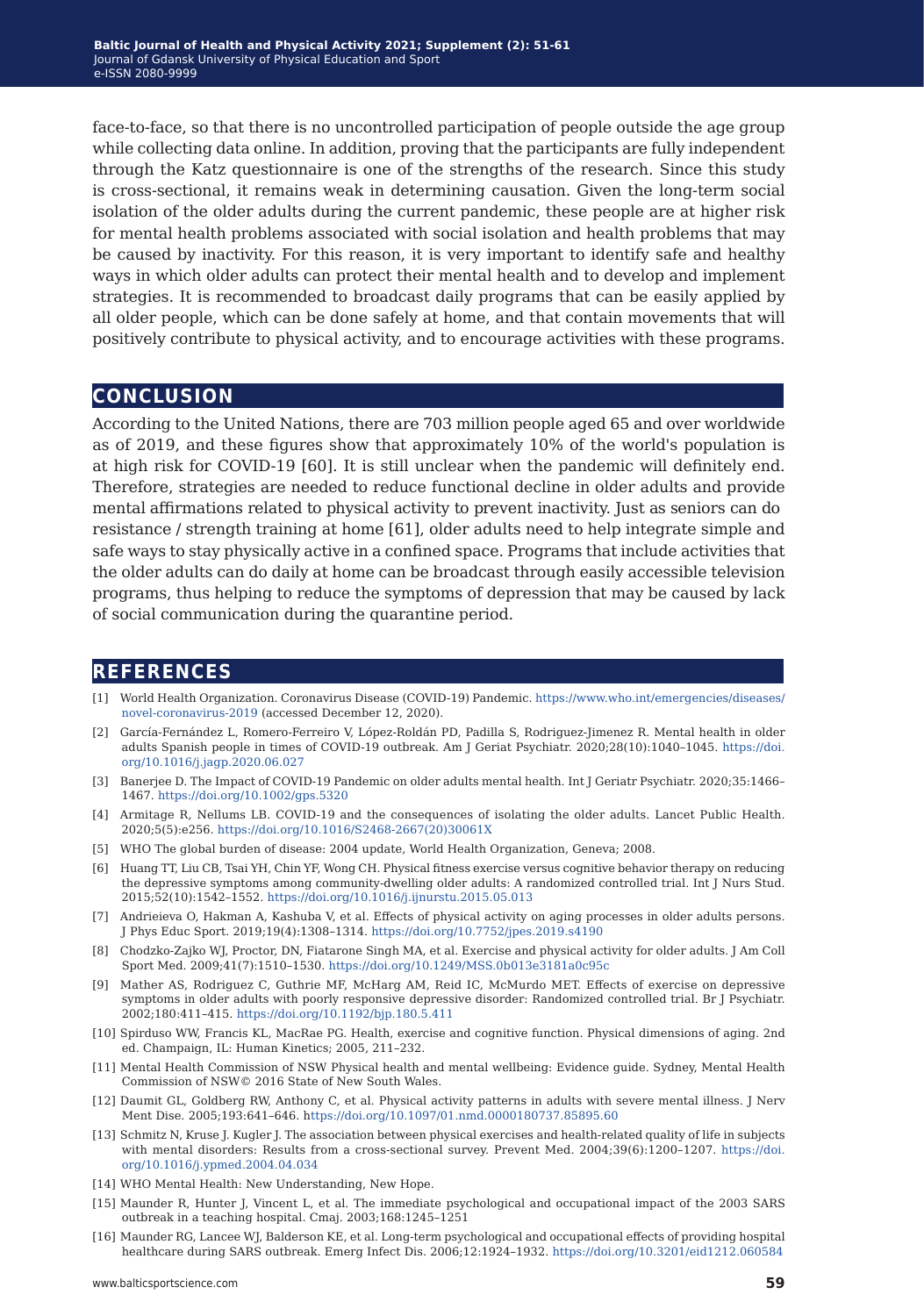- [17] Yoon MK, Kim SY, Ko HS, Lee MS. System effectiveness of detection, brief intervention and refer to treatment for the people with post-traumatic emotional distress by MERS: A case report of community-based proactive intervention in South Korea. Int J Ment Health Syst. 2016;10(1):1–5. <https://doi.org/10.1186/s13033-016-0083-5>
- [18] Gerst-Emerson K, Jayawardhana J. Loneliness as a public health issue: The impact of loneliness on health care utilization among older adults. Am J Publ Health. 2015;105(5):1013–1019.<https://doi.org/10.2105/AJPH.2014.302427>
- [19] Seeman T. How do others get under our skin? Social relationships and health. In: Ryff CD, Singe BH, eds. Emotion, Social Relationships, and Health. New York, NY: Oxford University Press; 2001, 189–209.
- [20] Steptoe A, Shankar A, Demakakos P, Wardle J. Social isolation, loneliness, and all-cause mortality in older men and women. Proceedings of the National Academy of Sciences of the USA. 2013;110(15):5797–5801. [https://doi.](https://doi.org/10.1073/pnas.1219686110) [org/10.1073/pnas.1219686110](https://doi.org/10.1073/pnas.1219686110)
- [21] Callow DD, Arnold-Nedimala NA, Jordan LS, et al. The mental health benefits of physical activity in older adults survive the COVID-19 pandemic. Am J Geriatr Psychiatr. 2020;28(10):1046–1057. <https://doi.org/10.1016/j.jagp.2020.06.024>
- [22] Sepulveda-Loyola W, Rodríguez-Sánchez I, Perez-Rodriguez P, et al. Impact of social isolation due to COVID-19 on health in older people: Mental and physical effects and recommendations. J Nutr Health Aging. 2020;1–10. [https://](https://doi.org/10.1007/s12603-020-1469-2) [doi.org/10.1007/s12603-020-1469-2](https://doi.org/10.1007/s12603-020-1469-2)
- [23] Abdelbasset WK. Stay home: role of physical exercise training in older adults ındividuals' ability to face the COVID-19 infection. J Immun Res. 2020;8375096. <https://doi.org/10.1155/2020/8375096>
- [24] Schötz S, Frid J, Gustafsson L, Löfqvist A. Functional data analysis of tongue articulation in Gothenburg and Malmöhus Swedish/i, y, u. Proceedings of Fonetikk, 2013;69.
- [25] Washburn RA, Smith KW, Jette AM, Janney CA The physical activity scale for the older adults (PASE): Development and evaluation. J Clin Epidemiol. 1993;46:153–62. [https://doi.org/10.1016/0895-4356\(93\)90053-4](https://doi.org/10.1016/0895-4356(93)90053-4)
- [26] Ayvat E, Kılınç M, Kırdı N. The Turkish version of the Physical Activity Scale for the older adults (PASE): Its cultural adaptation, validation, and reliability. Turk J Med Sci. 2017;47(3):908–915. <https://doi.org/10.3906/sag-1605-7>
- [27] Yesavage JA, Sheikh JI. Geriatric Depression Scale (GDS) Recent evidence and development of a shorter. Clin Gerontol. 1986;5:165–73. [https://doi.org/10.1300/J018v05n01\\_09](https://doi.org/10.1300/J018v05n01_09)
- [28] Durmaz B, Soysal P, Ellidokuz H, Isik AT. Validity and reliability of geriatric depression scale-15 (short form) in Turkish older adults. Northern Clin Istanbul. 2018;5(3):216. [https://doi.org/10.14744/nci.2017.85047]( https://doi.org/10.14744/nci.2017.85047)
- [29] Shelkey M, Wallace M. Katz Index of independence in activities of daily living. J Gerontol Nurs. 1999;25(3):8–9. <https://doi.org/10.3928/0098-9134-19990301-05>
- [30] Pehlivanoğlu EFÖ, Özkan MU, Balcıoğlu H, Bilge U, Ünlüoğlu İ. Adjustment and Reliability of Katz Daily Life Activity Measures for Elderly in Turkish. Ankara Med J. 2018;18(2):219-223. [https://doi.org/1017098/amj.435264](https://doi.org/1017098/amj.435264 )
- [31] Bingöl G, Demir A, Karabek R, Kepenek B, Yıldırım N, Kaytaz EG. Analysing the depression levels of the individuals more than 65 in terms of some variables. Med J Goztepe Training and Research Hospital. 2010;25(4):169–176. [https://doi.org/10.5222/J.GOZTEPETRH.2010.169](https://doi.org/10.5222/J.GOZTEPETRH.2010.169 )
- [32] Dişçigil G, Gemalmaz A, Başak O, Gürel FS, Tekin N. Depression in geriatric age group in a primary care setting. Turkish Journal of Geriatrics. 2005;8(3):129–133.
- [33] Soyuer F, Şenol V, Elmalı F. physical activity, balance and mobility functions of 65 and over older people living at rest home. Van Med J. 2012;19(3):116–121.
- [34] Covotta A, Gagliardi M, Berardi A, et al. Physical activity scale for the older adults: Translation, cultural adaptation, and validation of the Italian version. Curr Gerontol Geriatr Res. 2018; Article ID 8294568. [https://doi.](https://doi.org/10.1155/2018/8294568 ) [org/10.1155/2018/8294568](https://doi.org/10.1155/2018/8294568 )
- [35] Ismail N, Hairi F, Choo WY, Hairi NN, Peramalah D, Bulgiba A. The Physical Activity Scale for the older adults (PASE) validity and reliability among community-dwelling older adults in Malaysia. Asia Pac J Publ Health. 2015;27(8):62–72. <https://doi.org/10.1177/1010539515590179>
- [36] Castañeda-Babarro A. Impact of COVID-19 confinement on the time and intensity of physical activity in the Spanish population. Res Sq. 2020;1–14. <https://doi.org/10.21203/rs.3.rs-26074/v1>
- [37] López-Sánchez GF, López-Bueno R, Gil-Salmerón A, et al. Comparison of physical activity levels in Spanish adults with chronic conditions before and during COVID-19 quarantine. Eur J Publ Health. 2020;1–6. [https://doi.org/10.1093/](https://doi.org/10.1093/eurpub/ckaa159) [eurpub/ckaa159](https://doi.org/10.1093/eurpub/ckaa159)
- [38] Milanović Z, Pantelić S, Trajković N, Sporiš G, Kostić R, James N. Age-related decrease in physical activity and functional fitness among older adults men and women. Clin Intervent Aging. 2013;8:549–556. [https://doi.org/10.2147/](https://doi.org/10.2147/CIA.S44112) [CIA.S44112](https://doi.org/10.2147/CIA.S44112)
- [39] Hagiwara A, Ito N, Sawai K, Kazuma K. Validity and reliability of the Physical Activity Scale for the Older adults (PASE) in Japanese older adults people. Geriatr Gerontol Int. 2008;8(3):143–151. [https://doi.org/10.1111/j.1447-](https://doi.org/10.1111/j.1447-0594.2008.00463.x ) [0594.2008.00463.x](https://doi.org/10.1111/j.1447-0594.2008.00463.x )
- [40] Vaughan K, Miller WC. Validity and reliability of the Chinese translation of the Physical Activity Scale for the older adults (PASE). Disabil Rehabil. 2013;35(3):191-197. <https://doi.org/10.3109/09638288.2012.690498>
- [41] Tel H. Disability and depression among the older adults people with chronic physical disease. Florence Nightingale J Nurs. 2014;22(2):69–75.
- [42] Lopuszańska M, Szklarska A, Jankowska EA. Assessment of severity of depressive symptoms using the Polish version IA of Beck Depression Inventory in healthy men, inhabitants of Wrocław. Psychiatr Pol. 2013 Nov-Dec;47(6):1001–1009. PMID: 25007533.
- [43] Zincir H, Taşçı S, Erten ZK, Başer M. The Levels of Quality of Life Depression of the Elder Living at the Rest Homes and the Factors that Affect. J Health Sci. 2008;17(3):168–174.
- [44] Hollman JH, McDade EM, Petersen RC. Normative spatiotemporal gait parameters in older adults. Gait & Posture. 2011;34(1):111–118. [https://doi.org/10.1016/j.gaitpost.2011.03.024.](https://doi.org/10.1016/j.gaitpost.2011.03.024)
- [45] Hollmann W, Struder HK, Tagarakis CV, King G. Physical activity and the older adults. Eur J Cardiov Prevent Rehabil. 2007;14:730–739. <https://doi.org/10.1097/HJR.0b013e32828622f9>